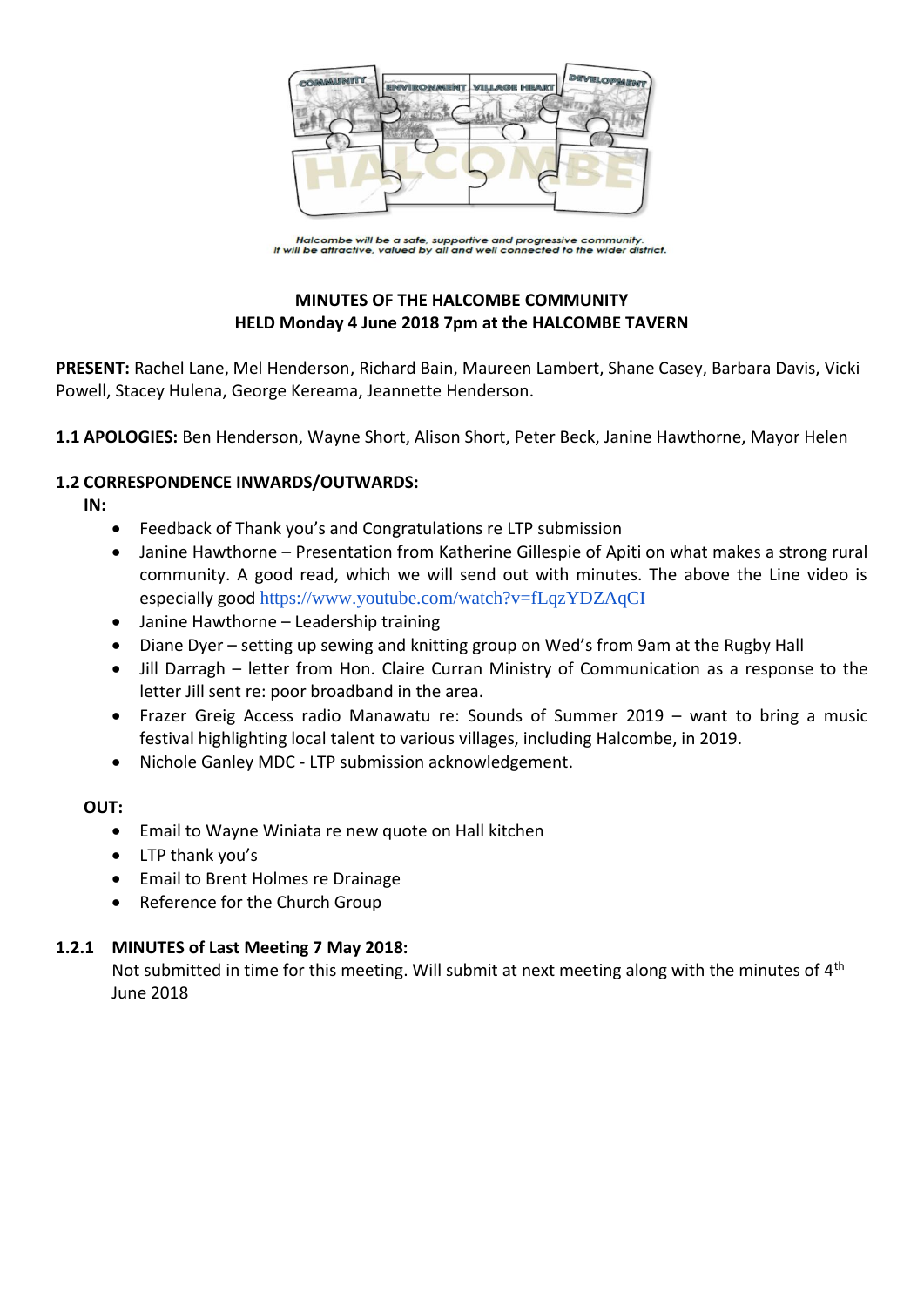#### **2. Items for Approval/Information**

#### **2.1 FINANCIAL REPORTS:**

|                                         | <b>Halcombe Community Development Group Account (Westpac):</b> |             |
|-----------------------------------------|----------------------------------------------------------------|-------------|
| Opening Balance as at 1/05/18           | \$6,506.75                                                     |             |
| <b>Deposits</b> = $\frac{1}{2}$ \$0.36  |                                                                |             |
| <b>Expenses</b> = $$1,020.88$           |                                                                |             |
| Closing Balance as at 31/05/18          |                                                                | \$5,486.23  |
| <b>Unpresented cheques = Nil</b>        |                                                                |             |
| <b>Hall/Sports Ground Account (ANZ)</b> |                                                                |             |
| Opening Balance as at 01/05/18          |                                                                | \$22,159.26 |
| Deposits =                              | \$596.67                                                       |             |
| Expenses = $$350.00$                    |                                                                |             |
| Closing Balance as at 31/05/2018        |                                                                | \$22,405.93 |
|                                         |                                                                |             |

See attached for details.

#### **COUNCIL REPORT:**

- Thanks to Halcombe for their professional presentation at the LTP hearings
- Storm Water MDC will adopt Targeted Rates
- Waste Water Centralisation will go ahead & discussions will take place when the current Consent expires (in approx. 5 years)

**Feedback to Council** – please could council investigate having microphones for all councillors, as it is very difficult to hear in council rooms.

#### **3. Other Business**



### **3.1 Focus #1 – Walkway & Domain**

- Carpet laying took 1 hour to complete.
- Halcombe School Room 6 covered the carpet in the mulch thank you!
- **Drainage Andre has cut some channels across the walkway which seems to be directing the** water away. Richie and Paul to suss out what further drainage is required.
- Mel will get more carpet.
- Grass area where should we have these? The triangle at Levin Street? Meet Sunday afternoon at 4pm 10<sup>th</sup> June to discuss.
- Rachel to contact Faye re PD Dept help.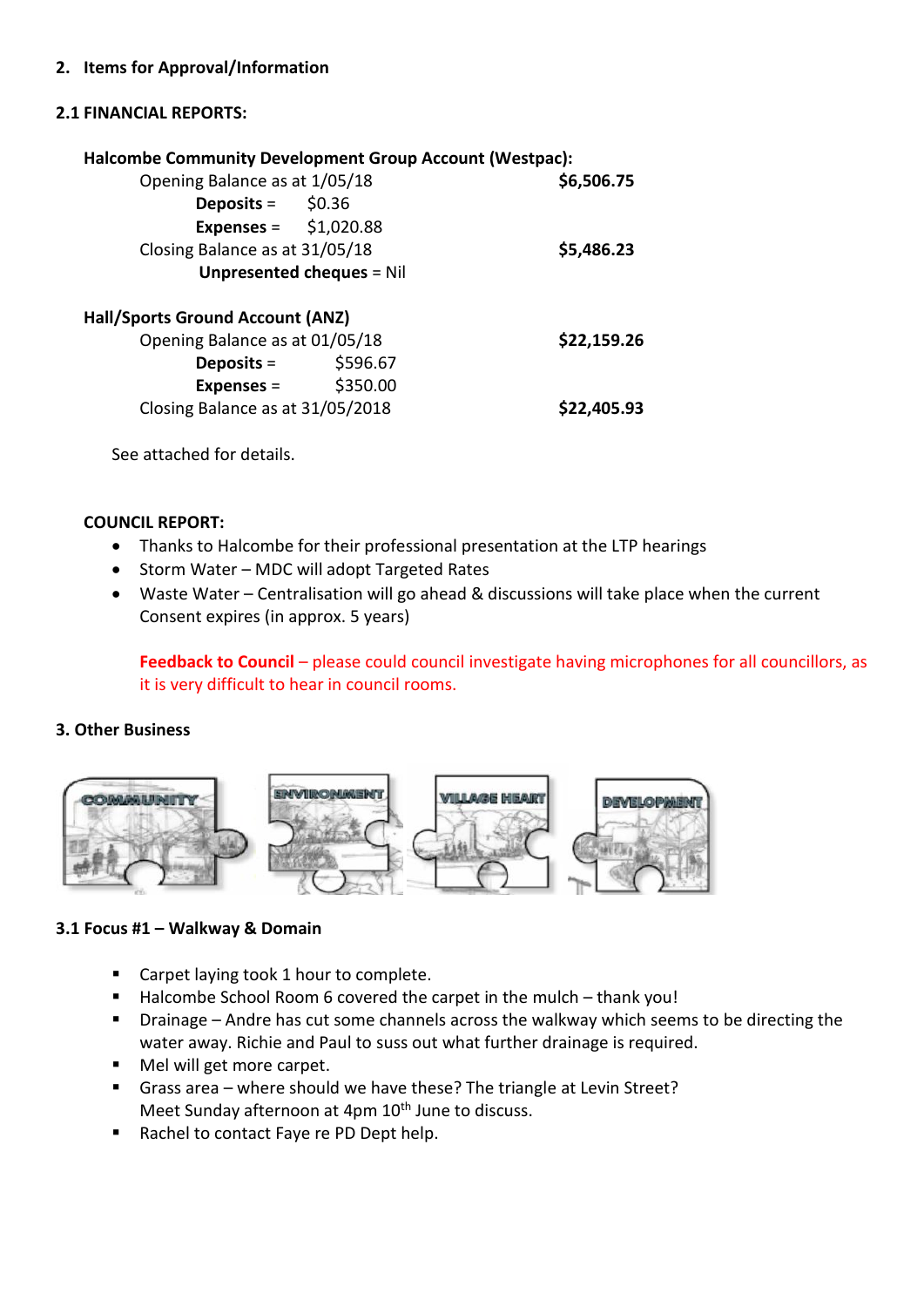### **3.2 Focus #2 - Hall & Hall Kitchen**

- Genesis metre not sending readings electronically (as we told them it wouldn't due to lack of mobile coverage!). Have called them and they are sending out a "key pack" so their metre reader can have access and actual reading be taken (currently they are all estimates).
- Genesis bill is now being paid on-line by DD.
- Down scale the kitchen project to suit available funds Mel and Rachel to catch up with Wayne again.
- Heating is now on the main board and on a timer. Rachel will type up instructions for use.
- Fireplace nothing has yet been done.
- Need to get stage heater, which is VERY close to the curtains, disconnected.
- **Playcentre Sunday 1st July Fundraising Garage Sale at the hall.**

#### **3.3 Focus #3 - ANZAC Day**

- 2019 1<sup>st</sup> meeting scheduled for  $18<sup>th</sup>$  June at 7.30pm in the Hall.
- Need more people on the committee this year. If anyone interested please contact Richie or Wayne.

#### **3.4 Focus #4 - Cenotaph & recreational area**

■ Nothing further.

#### **3.5 SUBPROJECTS:**

#### **Road Safety**

- Tree trimmers have done Fergusson Road and Mt Biggs Road thank you.
- **Not done** Cassan Street, Hastings Street, Godley Street and Stewart Street.

#### **Community Get Togethers**

- **Auction Night** Rachel still need to speak with Fire Brigade.
- **Boot Camp**  very little interest so idea to be shelved.

#### **Cemetery Land**

- Confusing over spraying done or not? Mel to check with Muzz.
- Pre-lamb shearing?? Rachel to check with Darryle and let Muzz know. Need to find out asap as they're about to get crazy busy!

### **Communication (Cell, landline, internet)**

- Rural Connectivity Group Latest update is still saying work in progress. Discussion was had around asking people to put sites forward for consideration to get the ball rolling faster. Rachel to contact RCG contact and suggest.
- Have different organisations come and talk to the community in lay man's terms. We will start with Inspire Net. Rache to organise a community meeting with them to talk about options.

**Rubbish Collection Changes** – due to the narrowness and speed of traffic along Halcombe road, MDC have now stopped collecting rubbish from each household along the road, instead they have set up 10 'Drop Off' sites off Halcombe road and through the village. Shane Casey to follow up on the route.

**Neighbourhood Watch/Civil Defence/Police** – no progress to report **Power capacity in village** – no progress to report **Christmas Lights** – no progress to report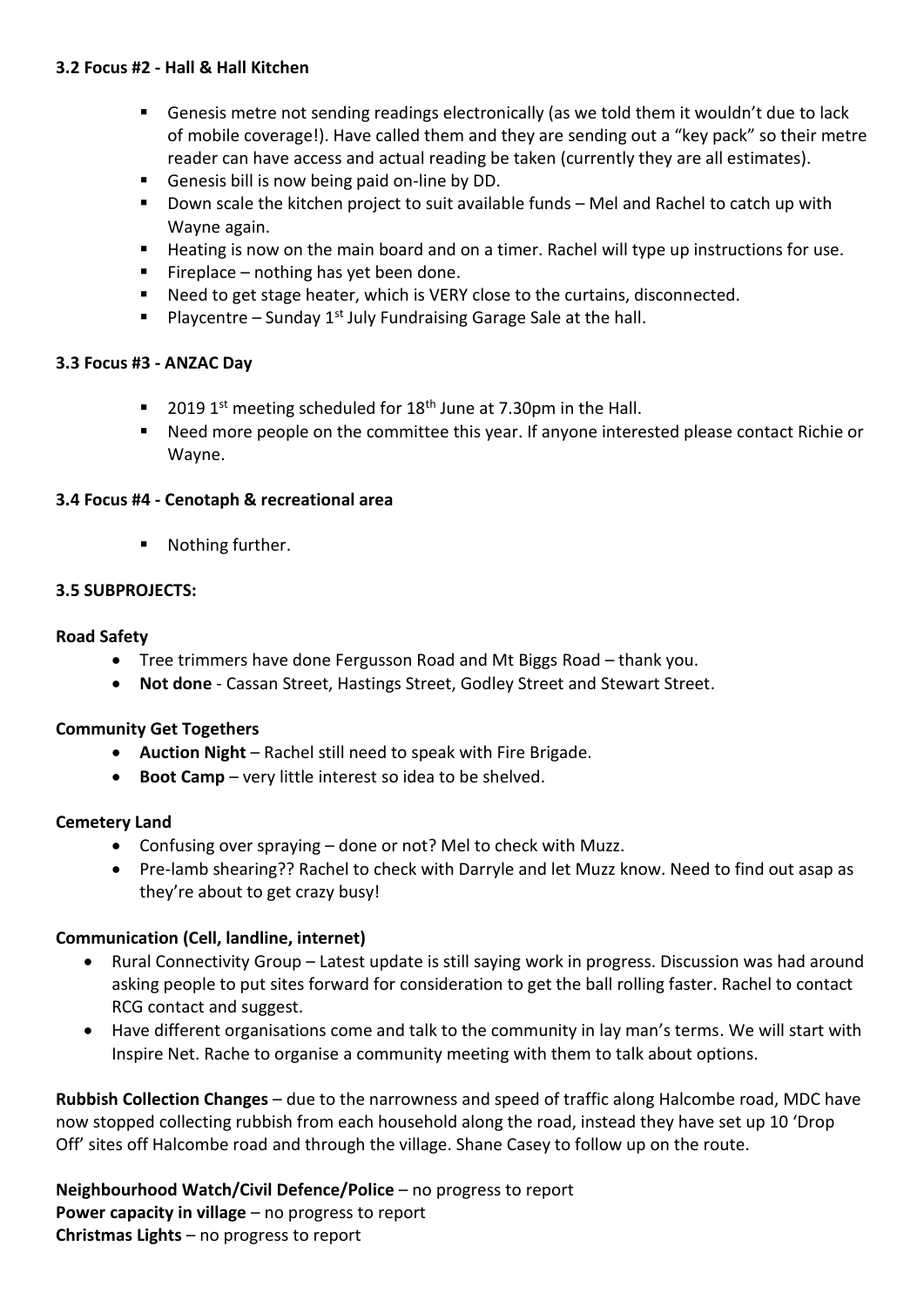## **Rangitikei River Access** – no progress to report

# **Sewerage** – Harmonisation

**Storm water** – FLOODING – 86 Willoughby Road, in medium downpours still flooding from 3 open drains, which are blocked with rubbish, this then floods across the road.

Shane to follow up with Brent Holmes the above and the overland drainage through Halcombe (see item in May minutes).

# **Recycling**

Need coloured glass signs re-instated as people are putting plastic in the glass bins

# **4.0 General Business**

# **Other Items**

- Halloween Disco for Kids Teresa Mayer and Bex Lintott to run this. They will make a presentation at our next meeting.
- Halcombe School Quiz Night Friday 22<sup>nd</sup> June. \$12 pp. Teams of 6.
- Hall Bookings
	- $\circ$  28<sup>th</sup> July Rachel Howell 10<sup>th</sup> birthday
	- o 1<sup>st</sup> Sept Rachel Lane 5<sup>th</sup> birthday
- Roadside Flowers between Godley and Stanway on Railway side of Halcombe Road. Sunflowers. Investigate. The sunflowers could also be planted around the Entrance signs
- Kids market Run this in Winter. Invite other community groups to get kids in their community involved. Encourages "real life" learning for kids.
- Update on other LTP items:
	- o Turner's Road a basic road was agreed upon
	- $\circ$  DC policy under review by MDC
	- $\circ$  Quail Ave walkway back on the table
	- $\circ$  Library \$5.4 has been agreed. More detailed plans will be tabled with more transparency on the costings
	- $\circ$  MDC Building strengthen is required by law so will go ahead
	- o Section 78 has been highlighted to council
- George Kereama thanked the community for its continued hard work on LTP and Walkway. He also thanked everyone for the gifts, cards and well wishes.
- Rachel thanked the HCDG for the lovely flowers.

# Meeting closed at 21.00 hrs

# **Next Meeting Date: Monday 2<sup>nd</sup> July 2018 at 7pm in the Halcombe Tavern**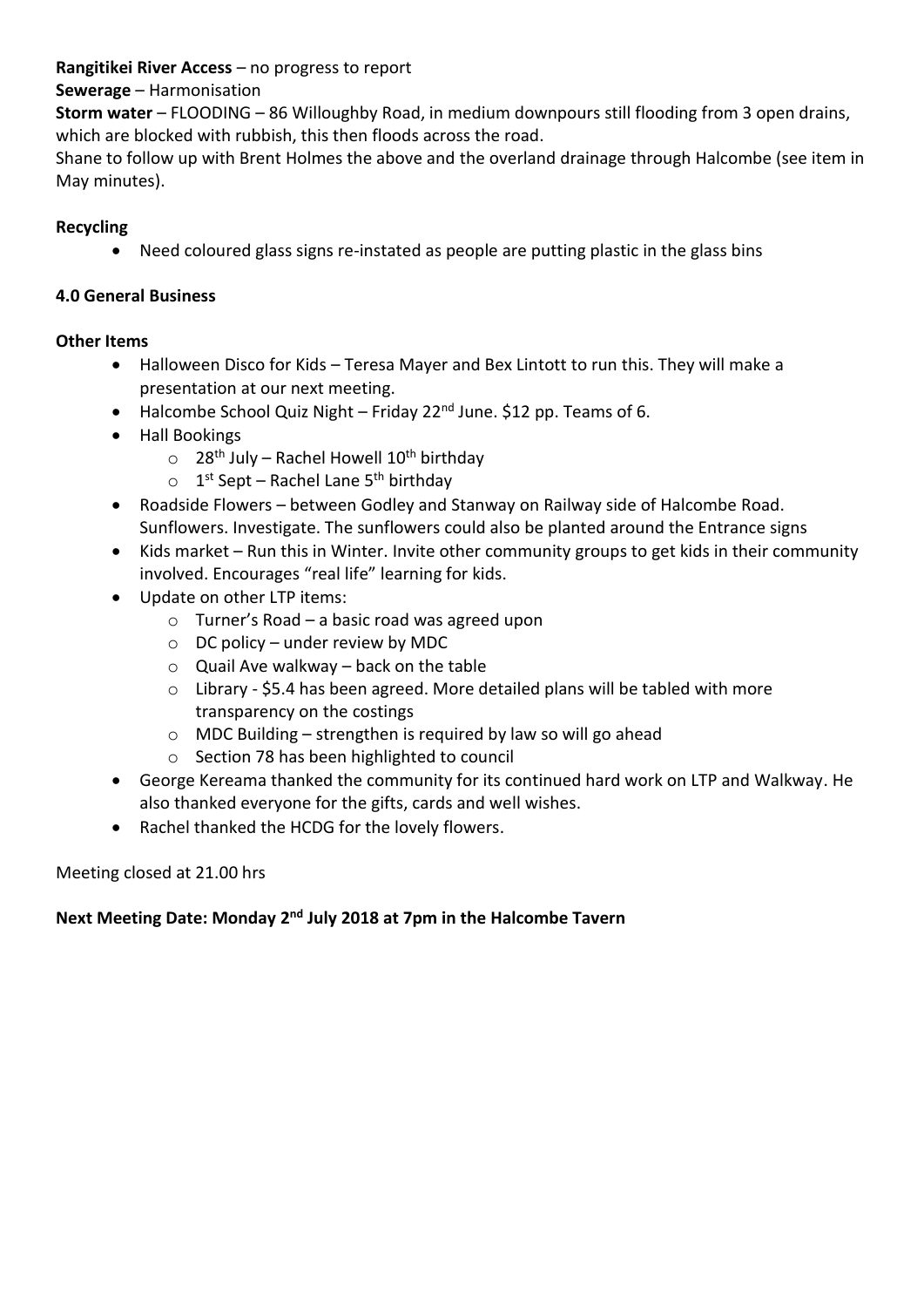| <b>MDC Action point</b>                                               | <b>Transaction</b> | <b>MDC</b>       | <b>Minutes</b>    | <b>Status</b>          |
|-----------------------------------------------------------------------|--------------------|------------------|-------------------|------------------------|
|                                                                       | #                  | department       | date              |                        |
|                                                                       |                    |                  |                   |                        |
| Pathway corner Willoughby/Levin                                       | 41978              | Roading          | <b>March 2018</b> | Sitting with Higgins   |
| Street, water undermining footpath.                                   |                    |                  |                   |                        |
| Could be potential H&S issue for kids                                 |                    |                  |                   |                        |
| walking to school.                                                    |                    |                  |                   |                        |
| Hall kitchen door lock needs attention                                |                    | Property         | <b>March 2018</b> | WIP-Carl Johnstone     |
|                                                                       |                    |                  |                   | to get locksmith to    |
|                                                                       |                    |                  |                   | sort.                  |
| Bird proofing all hall windows.                                       |                    | Property         | <b>March 2018</b> | WIP-Carl Johnstone     |
|                                                                       |                    |                  |                   | to sort.               |
| Concern around "slickness" of seal on                                 |                    | Roading          | March 2018        |                        |
| the approach to the 1 way bridge on                                   |                    |                  |                   |                        |
| Wilson Road (chip has "soaked" into                                   |                    |                  |                   |                        |
| the tar during the hot weather)<br>Tree (willow) near Halcombe School |                    | Roading          | <b>March 2018</b> |                        |
| (Cnr Willoughby and Monteith                                          |                    |                  |                   |                        |
|                                                                       |                    |                  |                   |                        |
| Streets) needs either trimming or<br>removing.                        |                    |                  |                   |                        |
| Giveway sign cr Mt Biggs/Halcombe                                     | 45628              | Roading          | April 2018        |                        |
| Truck has run this over.                                              |                    |                  |                   |                        |
| Corner of Mt Biggs/Halcombe rd                                        | 45630              | Roading          | April 2018        |                        |
| restructure to prevent Giveway sign                                   |                    |                  |                   |                        |
| being run over again                                                  |                    |                  |                   |                        |
| New fence by MDC                                                      |                    | Infrastructure   | Feb 2018          | WIP-HCDG would         |
| Art work on fence                                                     |                    |                  |                   | need to seek           |
|                                                                       |                    |                  |                   | permission of Rugby    |
|                                                                       |                    |                  |                   | Club for this to be    |
|                                                                       |                    |                  |                   | done                   |
| Levin Street Drain barrier fence -                                    |                    | Parks/Roading    | Feb 2018          |                        |
| MDC agreed in Draft Annual Plan                                       |                    |                  |                   |                        |
| 2016/2017 to 'have a barrier fence                                    |                    |                  |                   |                        |
| erected around the open drain on                                      |                    |                  |                   |                        |
| Levin street' See File Ref: 2/0266 -                                  |                    |                  |                   |                        |
| submission No.35                                                      |                    |                  |                   |                        |
| Date please of when this is going to be<br>done                       |                    |                  |                   |                        |
| Trees overhanging road - Cassen                                       |                    | Roading - email  | Feb 2018          | $WIP$ – due to be      |
| street, Hastings and Godley street, Mt                                |                    | sent to Brent    |                   | done March/April.      |
| <b>Biggs road</b>                                                     |                    | Holmes           |                   | Mt Biggs Rd and        |
|                                                                       |                    |                  |                   | Fergusson Road         |
|                                                                       |                    |                  |                   | done.                  |
| By law compliance issues                                              |                    | Compliance -     | Feb 2018          | $WIP - Reply$          |
|                                                                       |                    | email sent to    |                   | received. HCDG to      |
|                                                                       |                    | Chris McRae      |                   | keep following up.     |
| Fire Place in the Halcombe Hall:                                      |                    | Property / Hall  | <b>June 2016</b>  | WIP - The chimney      |
| Awaiting response from MDC. Is it safe                                |                    |                  | (emailed          | will be toppled.       |
| / can it be used?                                                     |                    |                  | rather than       | <b>HCDG</b> to look at |
|                                                                       |                    |                  | in                | blocking up fireplace  |
|                                                                       |                    |                  | minutes)****      | inside the hall.       |
| <b>Payment Option - Capital Connection</b>                            |                    | Infrastructure / | Aug               | WIP-April 2018.        |
| Fees: Awaiting response from MDC on                                   |                    | Planning         | 2017****          | Need to double         |
| whether capital connection fees for                                   |                    |                  |                   | check that it's been   |
| the likes of connection to Halcombe                                   |                    |                  |                   | passed.                |